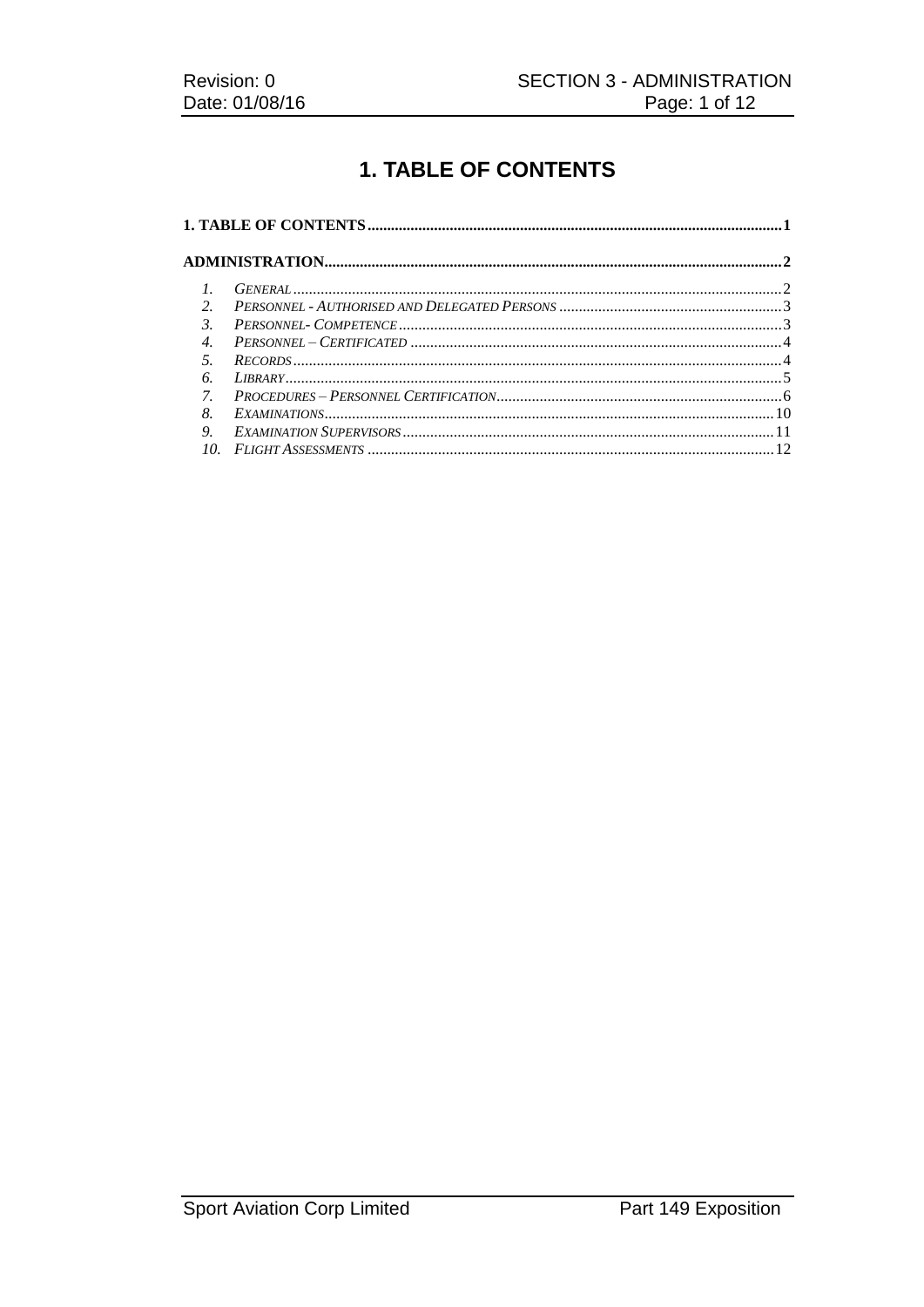## **2. Administration**

#### *1. General*

#### 1.1 Internal Communications

#### **General**

SAC clients will obtain information of a general nature by way of the Official medium, which is a publication approved by the SAC Board of Directors from time to time.

Notices will also be sent to associate clubs, groups, operators and individuals from time to time.

From time to time SAC will hold general forums where clients can discuss matters with the SAC Board of Directors.

SAC clients may contact a Director at any time to discuss any matter pertaining to sport flying operations.

#### 1.2 Administration Procedure

The Company Secretary/Administrator will maintain and update on a regular basis all the company records and data. He/she will make available any record or data to persons authorised by the Board of Directors.

Company records and personnel data shall be stored:

- (a) Electronically on the computer hard drive;
- (b) On hard copy, in a secure file cabinet;
- (c) Electronically on nightly backup to an external provider. (logical Solutions, Chartwell, Hamilton)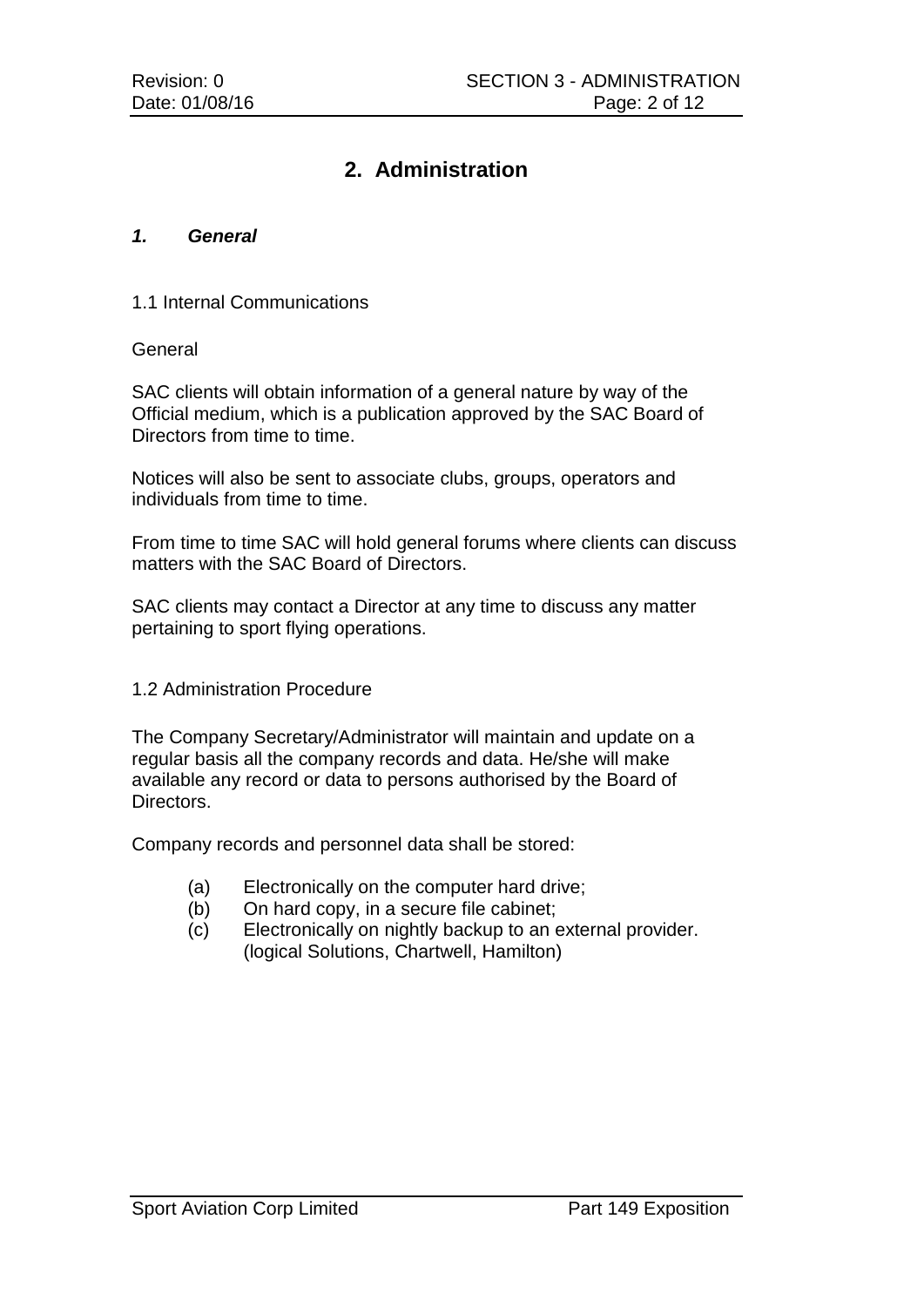## *2. Personnel - Authorised and Delegated Persons*

#### 2.1 General

- (a) SAC shall engage sufficient personnel to carry out all activities that are listed in this Exposition, Directors and Office Holders are listed in Sec 2, Page 8.
- (b) Directors Delegations are held by the following SAC Senior Persons for the issuing of Pilot certificates and Inspection Authority certificates:
	- (i) Chief Executive Officer
	- (ii) Operations/Safety Officer
- (c) A register of persons holding Delegations or Authorisations issued by the Director will be kept by the Company Secretary.
- 2.2 The register shall contain:
	- (a) The holders name and address;
	- (b) Position held in the organisation;
	- (c) The scope and limitation of the delegation or authorisation;
	- (d) Any conditions relevant to the delegation or authorisation;
	- (e) Any time or calendar limitations.

## *3. Personnel- Competence*

#### 3.1 General

All persons holding positions within the Organisation who are required, by nature of their appointment, to maintain a level of competency shall be entered in a register held for that purpose by the Company Secretary.

#### 3.2 The Register shall contain:

- (a) The holders name and address;
- (b) The position held within the organisation;
- (c) Qualifications held;
- (d) Date of last competency check;
- (e) Date next competency check is due;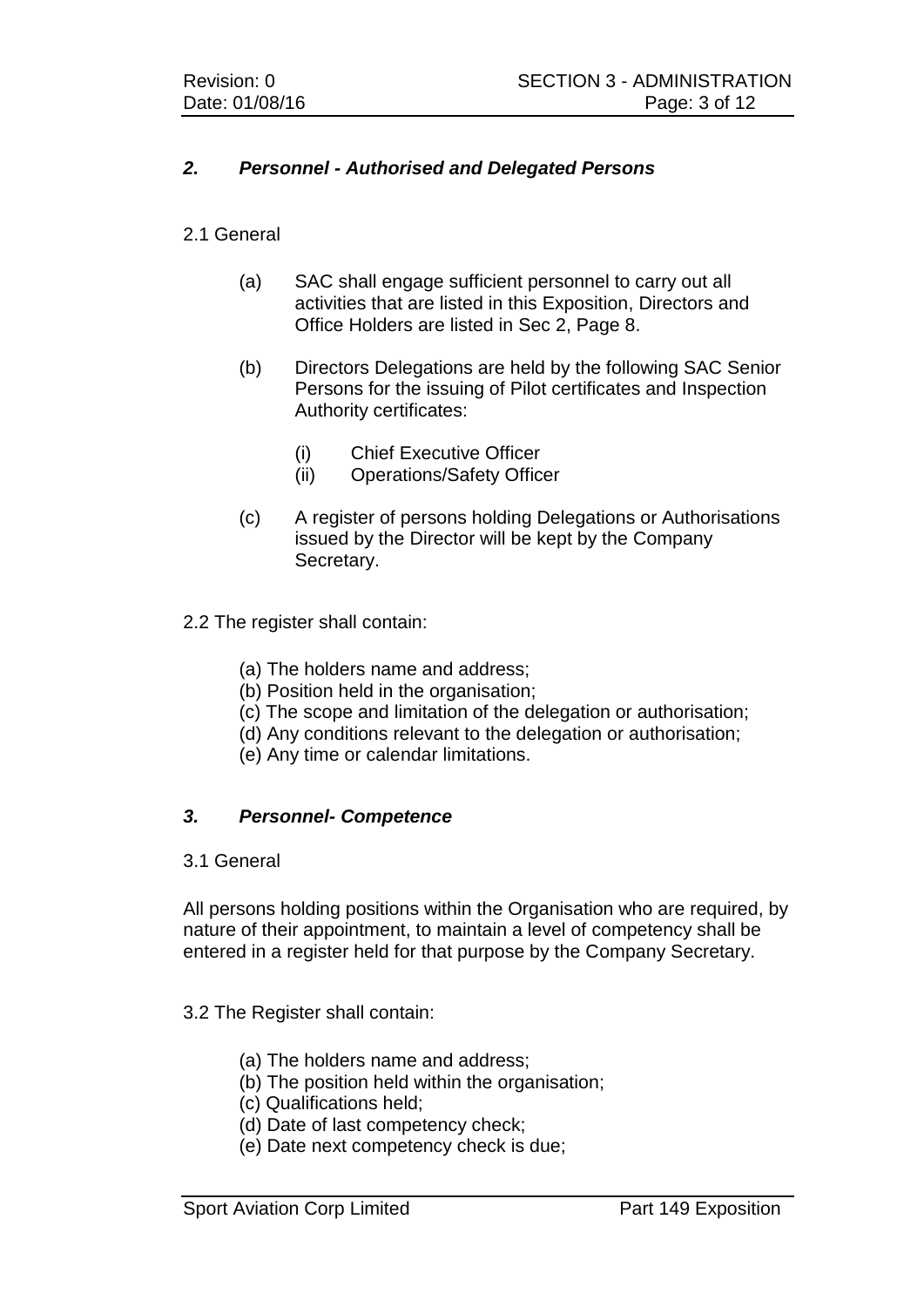(f) Date holder to be notified of next check.

### *4. Personnel – Certificated*

4.1 Approved SAC personnel are authorised to issue certificates and Authorities on behalf of the Director (CAA) in accordance with the conditions and limitations of their delegation.

4.2 All persons within the Organisation holding certificates and authorities issued by SAC personnel holding delegations from the Director (CAA), or authorisations from the Organisation, shall have their certificates registered by the Company secretary.

4.3 The Register shall contain

- (a) The holders name and address;
- (b) Details of the certificate;
- (c) Issuing authorisation, from the specialist senior person;
- (d) Conditions and limitations of the certificate;
- (e) Issue, expiry or biennial review dates.

4.4, The administrator shall ensure that:

- (a) a delegation holder is available during office hours; or
- (b) when delegation holders are absent from the office, their location and contact information is available.

#### *5. Records*

- 5.1 All paper records shall be stored in a secure fire resistant container in a cool dry area and kept for a minimum of 3 years since the last entry.
- 5.2 To ensure all records remain legible, the following procedure shall be carried out:
	- (a) All incoming records shall be sorted and any records printed on heat sensitive facsimile paper shall be copied by photocopier or laser copy before filing.
	- (b) All documents and records created by SAC will be printed by permanent means and not subject to fading under light or heat.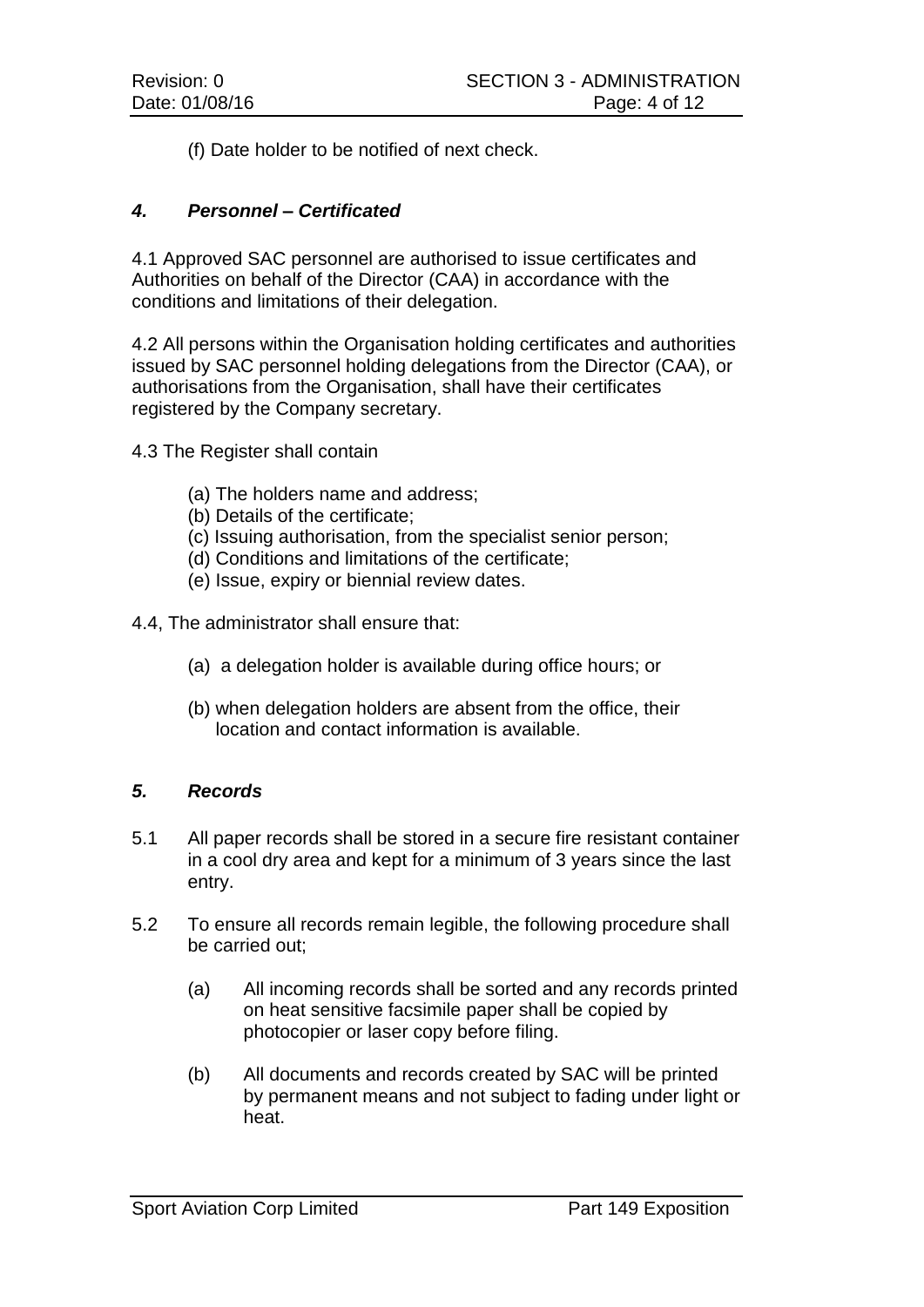- 5.3 Electronic records require a planned system of backup and storage to retain their continuity and integrity.
- 5.4 To ensure the continuity of electronic records, the following procedure shall be carried out:
	- (a) A backup which mirrors the computer hard drive will be done at the completion of the working day. This will be sent electronically each night to an external backup company.
	- (b) Programmes and files required by the exposition for continued compliance with Part 149 and any others required by the CEO shall be backed up.
	- (c) The Secretary/Administrator shall be responsible for monitoring that backups are functioning normally.
- 5.5 All records shall be stored in folders or files and be identified by name or activity.
- 5.6 Personal files are stored in individual named file holders containing all records for that individual and kept under lock and key.
- 5.7 All personnel files are treated as confidential and must be destroyed once they have been superseded after a minimum of 3 years storage.

## *6. Library*

- 6.1 The SAC library is a valuable resource requiring continuous review and amendment.
- 6.2 To ensure that all library documents are assessed regularly and amended in a timely fashion, the following procedure shall be carried out:
	- (a) The Secretary/Administrator shall maintain a register of library books.
	- (b) The library shall contain all references required for Part 149 certification and for maintaining the pilot/Inspection Authority certification programme.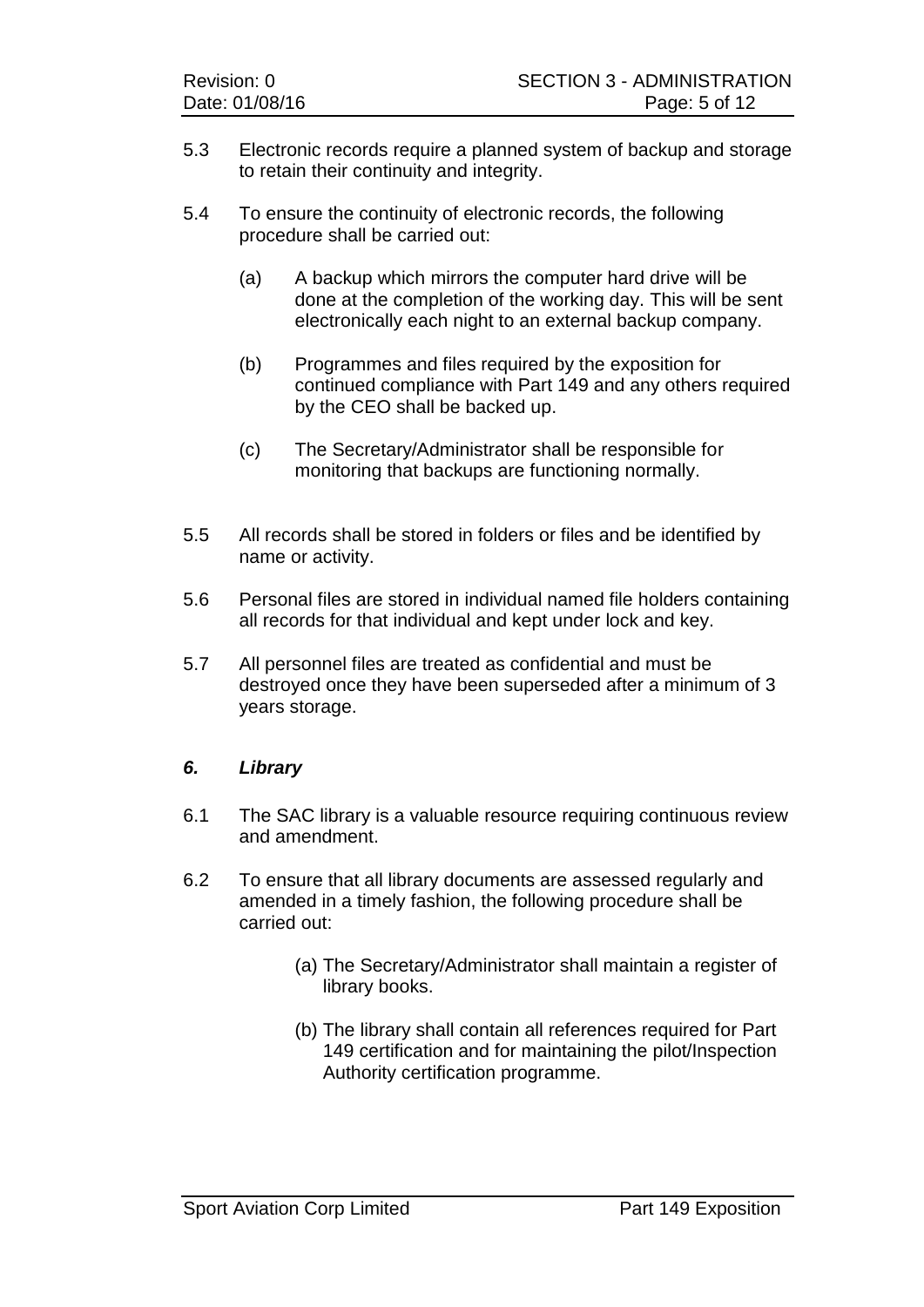(c) Those publications requiring amendment by subscription shall be tracked electronically and subscription renewals paid by due date.

(d) Amendment of publications shall be carried out by the Secretary/Administrator and the amendment status recorded.

#### *7. Procedures – Personnel Certification*

#### 7.1 General

All certificates and ratings issued by SAC under the Director's delegation are termed "aviation documents'. As such, these documents may only be signed by those persons holding the Director's personal delegation. Each application for an aviation document shall contain certain information as required by the Civil Aviation Act 1990 (amended) Section 8 as follows:-

- (a) All applications shall be made on the prescribed SAC Form. (see Section 8 for listing)
- (b) Every applicant shall provide the applicant's address for service in New Zealand including, where applicable, telephone and facsimile numbers.
- (c) Every applicant holding an aviation document shall maintain the accuracy of the information issued under (b) by promptly notifying SAC of any changes to the address, telephone number, or facsimile number.
- (d) The CEO shall ensure that a record of all information is maintained at SAC Head Office.
- (e) Service of any notification under the Civil Aviation Act 1990 (amended) on a holder of, or applicant for, an aviation document shall be effective service if served on the address last provided by the holder or applicant under Section 8 (5) of the Act.

#### 7.2 Certificate Applications

This procedure details processing of applications using SAC electronic Database. These processes are broken down to: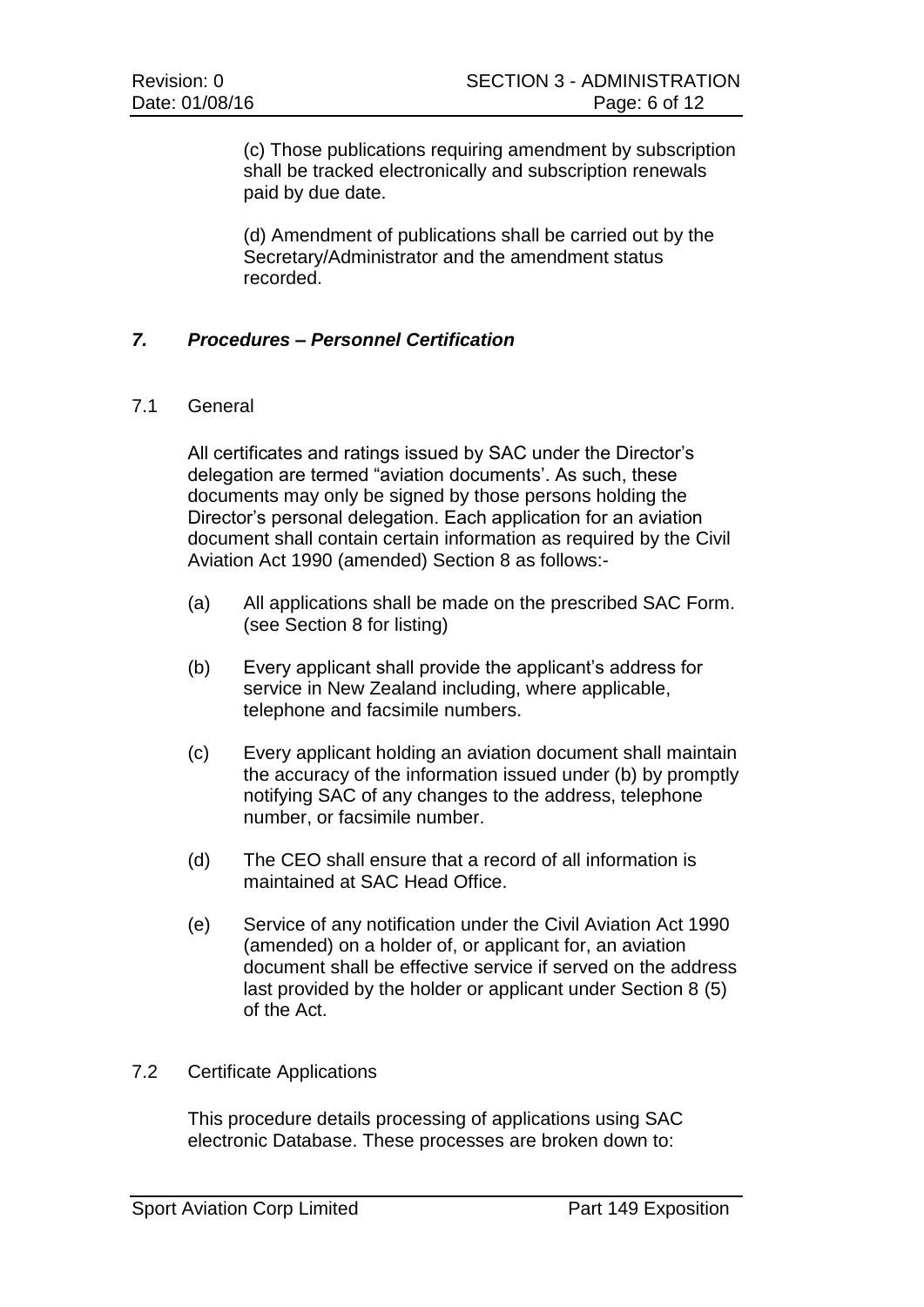- (a) New Applicants
- (b) Existing clients
- 7.3 New Applicants Initial Issue
	- (a) Check that all relevant fields on the application SAC Form 8.1 or composite form 8.21 are filled out and the application signed and dated by the applicant.

**Note:** Applicants with existing certificates issued by a Part 149 organisation or the Director who wish to qualify for a SAC certificate or rating shall provide a copy of their existing certificate or licence, current medical certificate, and a completed SAC application form for the certificate required.

(b) Check that a copy of a completed current medical certificate and declaration SAC 8.2 accompanies the application. Any limitations on the medical certificate and declaration are to be referred to the medical advisor.

**Note:** Any costs incurred by the medical advisor will be borne by the applicant.

- (c) Check the correct fees have been remitted and are receipted and entered into the accounts.
- (d) Client information shall be entered into the Database 'CLIENTS'.
- (e) Create a 'Letter of Authorisation' along with their new flight crew certificate. This letter must be signed by a person holding the Director's delegation. Post the signed letter.
- (f) Raise a hard copy file on the client and store in file cabinet.
- 7.4 Existing Clients Subscription Renewal
	- (a) The Secretary/Administrator will notify clients of subscription renewal by letter not less than 14 days prior to expiry.
	- (b) SAC Form 8.1.1 printed from the Database shall be posted/sent to the client with the subscription renewal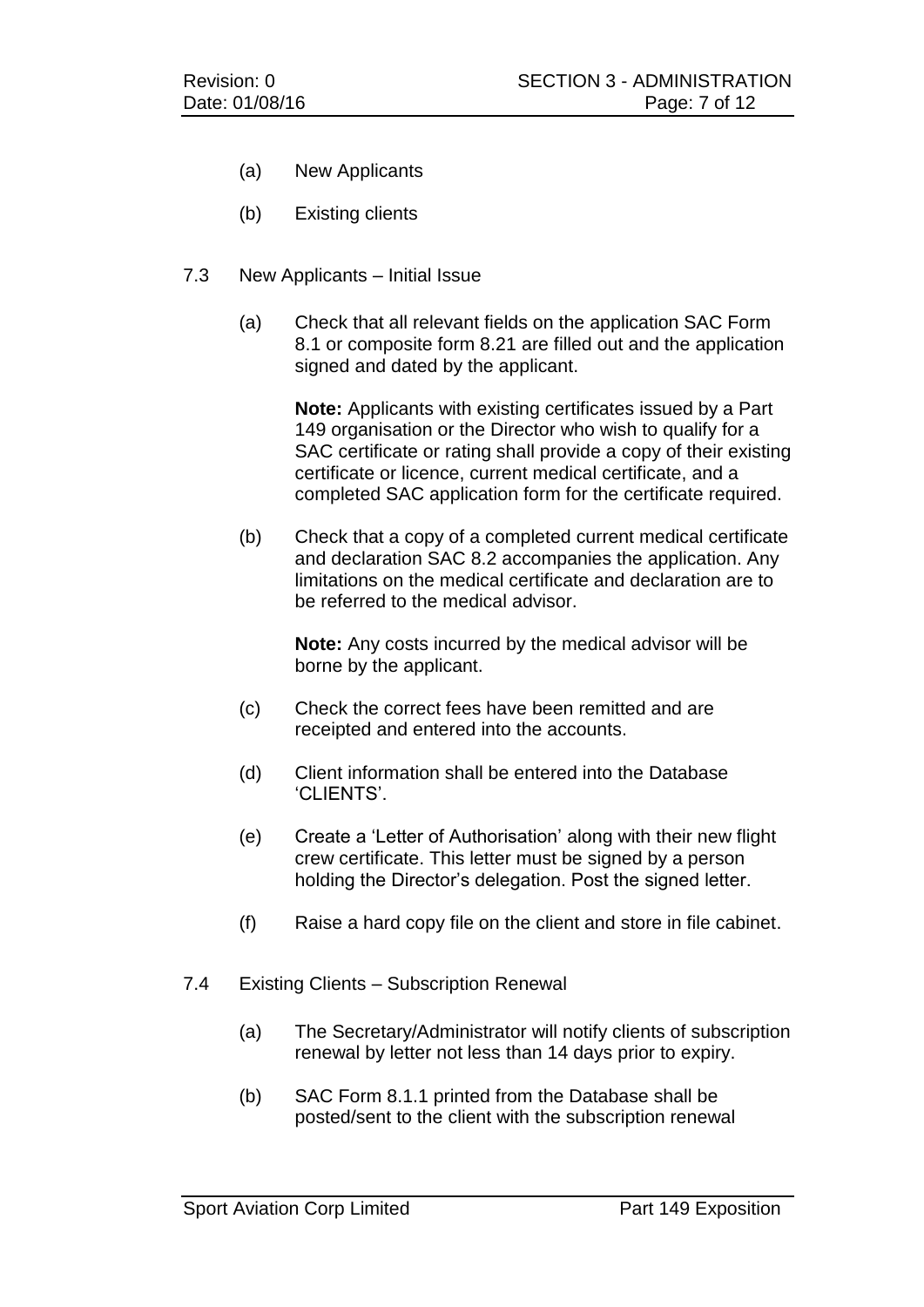advice. Where a medical has expired or is shortly to expire, SAC Form 8.2 will also be sent to the client.

- 7.5 Existing Clients Certificate Renewal
	- (a) The Secretary/Administrator will review the Database every month for client certificates or ratings falling due over the next month and add them to the list of cards awaiting printing.
	- (b) Clients with cards due to expire will be notified and invoiced prior to issue and despatch.
- 7.6 Existing Clients Biennial Flight Review
	- (a) On receipt of completed SAC Form 8.4 or composite form 8.21 the Secretary /Administrator shall enter the details of the review into the Database and file the form in the pilot's folder.
	- (b) Check the expiry date of the medical certificate and Declaration noted on the SAC Form 8.4.or composite form 8.21 and check against the Database.
- 7.7 Existing Clients Subsequent Classification Change
	- (a) On receipt of completed SAC Forms 8.3 and 8.4 or 8.5 or 8.6 (for Instructor or Test Pilot) or composite form 8.21, the Secretary /Administrator shall enter the details of the application and flight test results into the Database and file the form in the pilot's folder.
	- (b) A new Certificate card, rating, or Letter of Authorisation will not be issued unless the appropriate fee has been paid.
	- (c) If the client has met all entry standards, the Secretary/Administrator will create a 'Letter of Authorisation' along with their new flight crew certificate. This letter must be signed by a person holding the Director's delegation. Post the signed letter.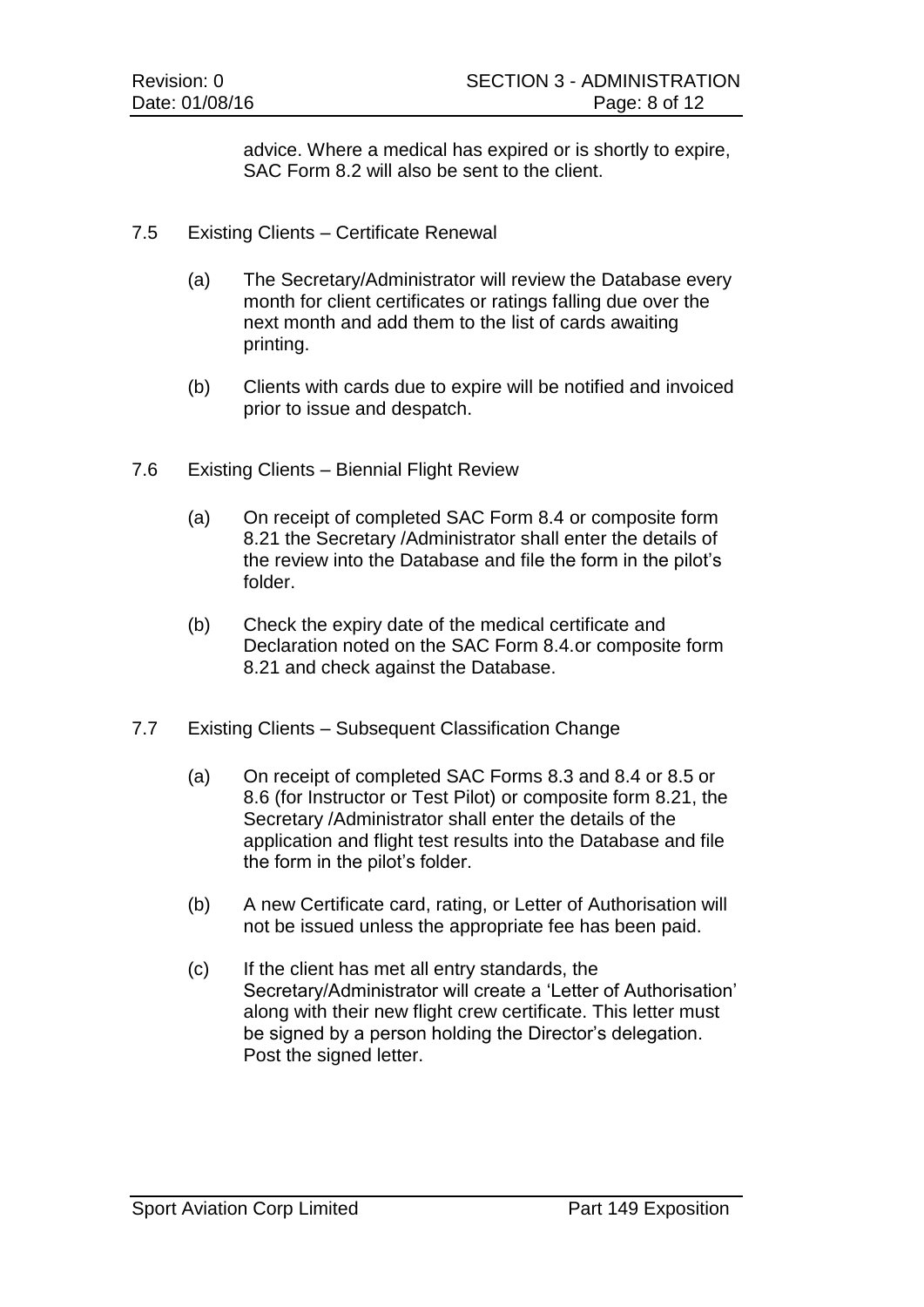#### 7.8 Fit and Proper Person Tests

Each person requiring the issue of an aviation document shall satisfy a Fit and Proper Person Test as required in the Civil Aviation Act 1990, Sections 9 and 10.

- (a) The Secretary/Administrator shall ensure that a Fit and Proper Person (SAC Form 8.15) accompanies all initial applications for issue of certificates or ratings by SAC.
- (b) The Secretary/Administrator shall check that the form has been filled out by the applicant and that it has been signed and dated by the applicant.

**Note:** An unsigned and undated form is not acceptable and should be returned to the applicant.

- (c) If the form shows that all question boxes have been checked as 'No' and there is no reason to believe that this is not a true and accurate certification, the Secretary/Administrator will strike off 'N' in the text marked 'Office use only' and sign and date the form. Issue of the certificate or rating may progress.
- (d) Should boxes (a), (b) or (c) be checked 'Yes', a sealed envelope addressed to the CEO should accompany the form. This envelope must be held in a secure place and passed to the CEO unopened.
- (e) Should the Secretary/Administrator have any reason to believe the information on the form is not accurate, the CEO shall be contacted for guidance on further action.
- (f) Should an 'adverse decision' be decided as a result of the entries on the form and supporting data, the CEO shall refer to Section 11 of the Civil Aviation Act (Amended) for subsequent actions.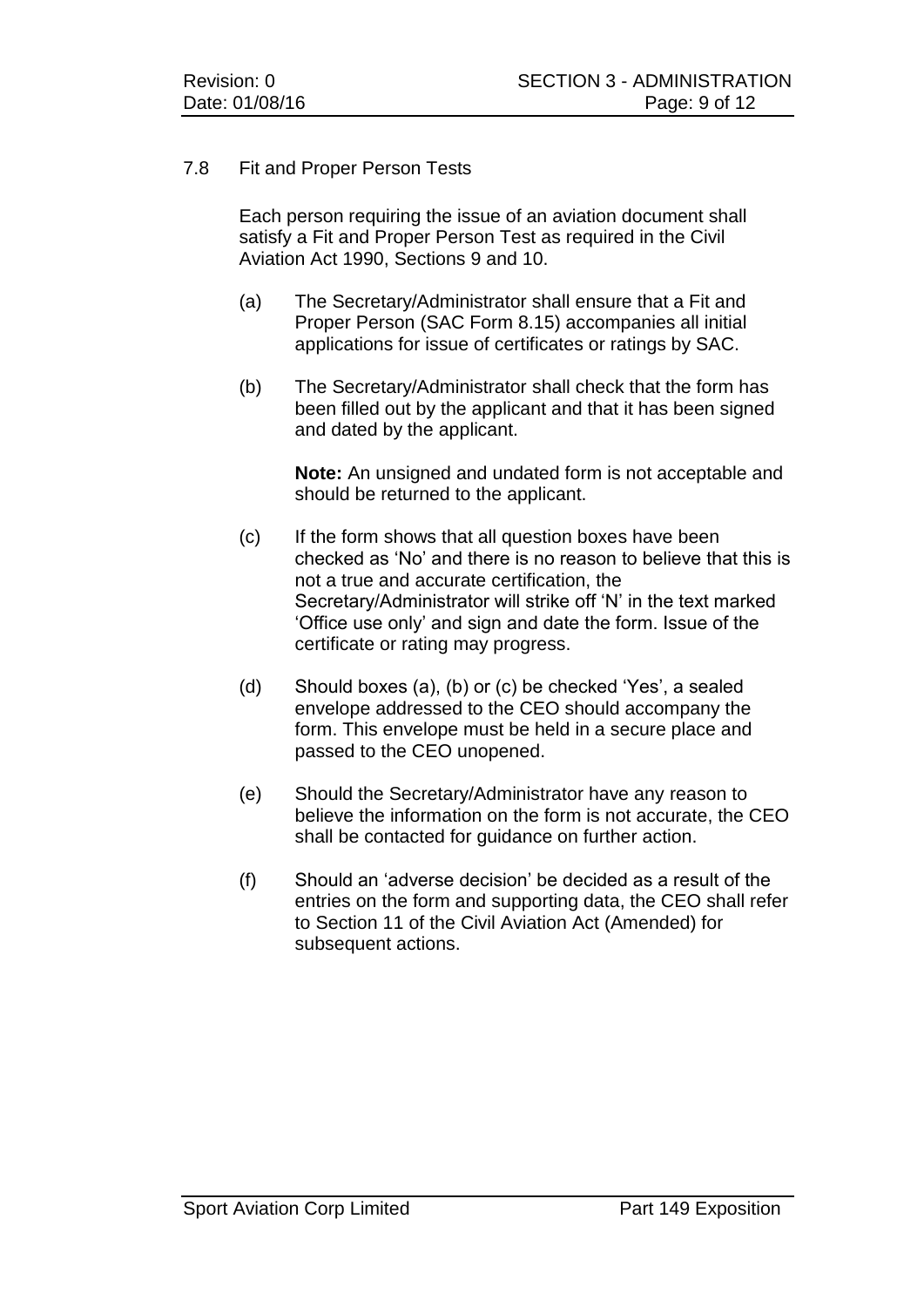#### *8. Examinations*

#### 8.1 Examination Papers

- (a) SAC examination papers will be compiled by persons selected by the Board of Directors against the Syllabi in this Exposition.
- (b) The format of an examination paper will be multi-choice marked by use of a master template.
- (c) An issue number will identify each examination paper and master template.
- (d) The issue of examination papers will be rotated to ensure the same paper is not re-issued to the same candidate twice. The version number of the exam paper will be linked to the candidate and recorded to ensure a different paper is issued each time.
- (e) All unused examination papers and master templates shall be secured as per SAC policy Section 2 – 4(b).
- 8.2 Examination Procedure
	- (a) Upon receipt of application for examination on SAC Form 8.14 and the appropriate fee, the Secretary/Administrator will assemble the examination papers, instructions, appoint the supervisor and despatch them under SAC Seal.
	- (b) On receipt of the examination papers the supervisor shall conduct the exam per enclosed instructions and the procedure in Para 9.2(a).
	- (c) On completion of the examination, the supervisor shall gather all exam papers and return them to SAC by carrying out the procedure in Para 9.2(d).
	- (d) On receipt of the examination papers, the Secretary/Administrator shall check ;
		- the attendance schedule and supervisors report; and
		- that all papers are present and mark these against the master template for that exam.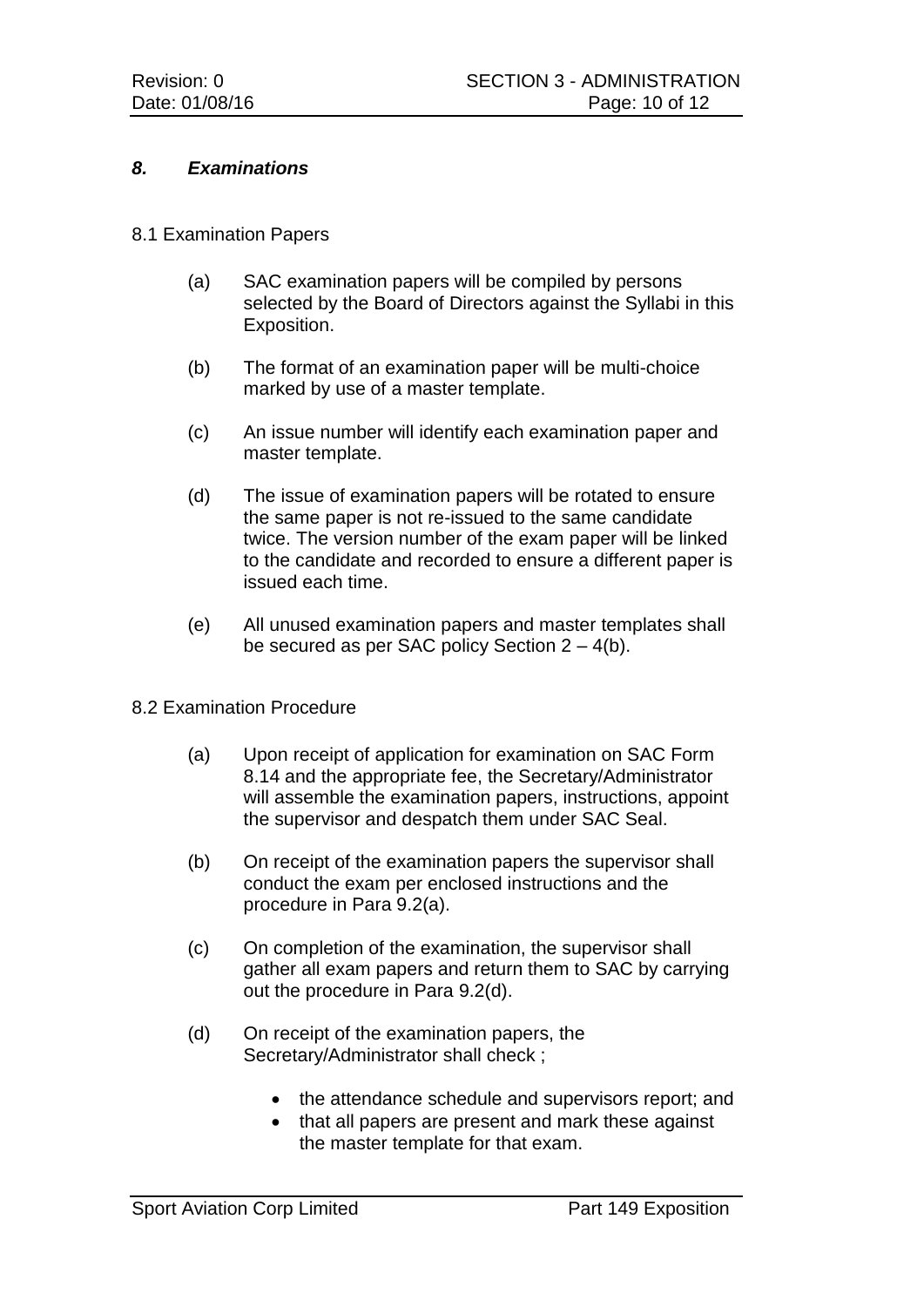- (e) The Secretary/Administrator shall notify the examinee of the results by letter.
- (f) Re-counts will be at the discretion of the CEO.

## *9. Examination Supervisors*

- 9.1 Selection
	- (a) As the integrity of all SAC examinations rests on adherence with procedures it is of prime importance to select the correct persons to supervise examinations.
	- (b) All SAC Part 149 ATO's and Instructors are authorised to act as examination supervisors for microlight pilot certificate written examinations however, the CEO may appoint an independent person to act as an examination supervisor when there is a need, and when it is in the examinee's best interests.
	- (c) Where a person is appointed to act as an examination supervisor, the CEO shall ensure that he/she is fully briefed of their responsibilities and conversant with the SAC procedures for supervisors.
	- (d) A register of all examination supervisors is held at Head Office.
- 9.2 Procedures for supervisors
	- (a) When the designated examination supervisor receives the sealed examination package the candidate should be advised and the time and venue confirmed.
	- (b) The examination package must remain sealed until the examination room is set upon the day and the examinee(s) identified and seated.
	- (c) The supervisor will then open the examination package and read the enclosed instructions and proceed with the examination as detailed, observing the conduct in the classroom to ensure fairness and compliance with the instructions.
	- (d) On completion of the examination, the supervisor will check that each candidate has signed their answer sheet and gather up all papers and answer sheets used, including